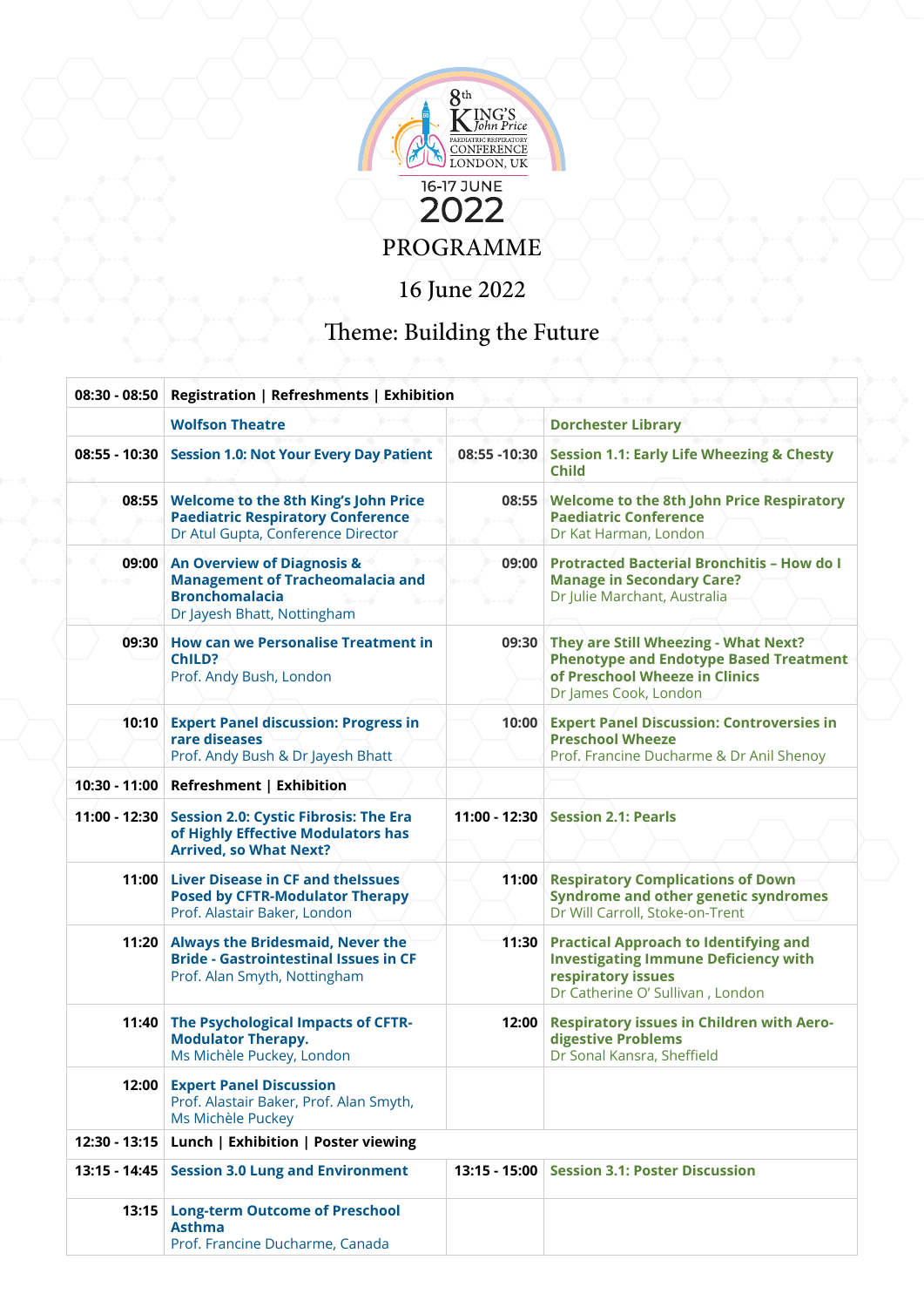|                | 15:00 - 15:30 Refreshments   Exhibition                                                                                                                                                                                                                                                                    |                                                               |                                                                                                        |  |
|----------------|------------------------------------------------------------------------------------------------------------------------------------------------------------------------------------------------------------------------------------------------------------------------------------------------------------|---------------------------------------------------------------|--------------------------------------------------------------------------------------------------------|--|
|                | 15:30 - 16:45 Session 4.0: Recent Advances in<br><b>Asthma</b>                                                                                                                                                                                                                                             |                                                               | 15:30 - 16:45 Session 4.1: Hot Topics                                                                  |  |
|                | 15:15 Fish Oil - A Key to Preventing and<br><b>Understanding Childhood Asthma and</b><br><b>Infections?</b><br>Prof. Klaus Bønnelykke, Denmark                                                                                                                                                             | 15:30 Habit Cough<br>Prof. Miles Weinberger, USA<br>$- - - 0$ |                                                                                                        |  |
| 16:05          | <b>Biologics for Asthma in Children - New</b><br><b>Evidence</b><br>Professor Daniel Jackson, USA                                                                                                                                                                                                          |                                                               | 16:15 Respiratory Complications in Children with<br><b>Neuro Disability</b><br>Dr Cara Bossley, London |  |
|                | 16:45 - 17:45 GSK SPONSORED SYMPOSIUM For<br><b>Healthcare Professionals</b><br><b>Chair: Professor Clare Murray</b><br><b>Severe Asthma: Complexities of</b><br><b>Biologics, Transitioning &amp; Steroid</b><br><b>Dependency</b><br>Prof. Clare Murray, Dr Prasad<br>Nagakumar, & Professor Adel Mansur |                                                               |                                                                                                        |  |
|                |                                                                                                                                                                                                                                                                                                            |                                                               |                                                                                                        |  |
| 18:00<br>19:00 | <b>Networking Reception</b><br><b>Conference Dinner</b>                                                                                                                                                                                                                                                    |                                                               | <b>Council Chamber</b><br><b>Dorchester Library</b>                                                    |  |
|                |                                                                                                                                                                                                                                                                                                            |                                                               |                                                                                                        |  |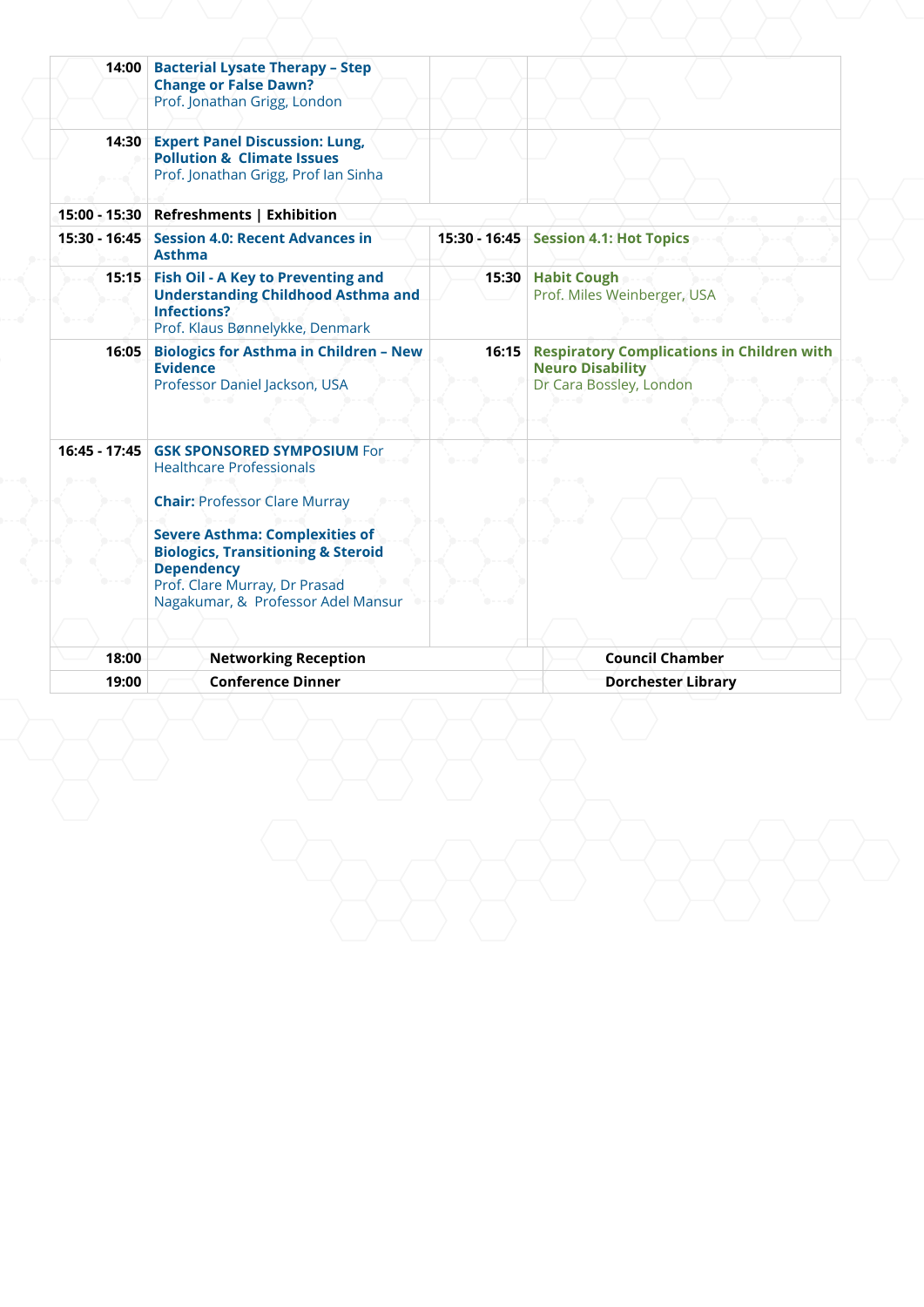## PROGRAMME

## 17 June 2022

| $08:30 - 08:55$                            | Registration   Refreshments   Exhibition                                                                                                                                                     |                 |                                                                                                                                                                                                                |
|--------------------------------------------|----------------------------------------------------------------------------------------------------------------------------------------------------------------------------------------------|-----------------|----------------------------------------------------------------------------------------------------------------------------------------------------------------------------------------------------------------|
|                                            | <b>Wolfson Theatre</b>                                                                                                                                                                       |                 | <b>Dorchester Library</b>                                                                                                                                                                                      |
| 09:00 - 10:30                              | <b>Session 5.0: Complex Lung Disease</b>                                                                                                                                                     | 09:00 - 10:30   | <b>Session 5.1: Updates in Infection</b>                                                                                                                                                                       |
| 08:55                                      | <b>Welcome to Day 2 of the 8th John Price</b><br><b>Respiratory Paediatric Conference</b><br>Dr Atul Gupta, Conference Director                                                              | 08:55           | <b>Welcome to Day 2 of the 8th</b><br><b>John Price Respiratory Paediatric</b><br><b>Conference</b><br>Dr Kat Harman, London                                                                                   |
| 09:00<br>$\rightarrow$ - - - $\rightarrow$ | <b>Non-CF Bronchiectasis: Recent</b><br><b>Advances in Diagnosis &amp; Management</b><br>Dr Amelia Shoemark, Dundee<br>----                                                                  | 09:00           | The ISARIC Clinical Characterisation<br><b>Protocol: A Case Study in Being</b><br><b>Prepared to Create a Timely</b><br><b>Understanding of a Pandemic</b><br><b>Pathogen</b><br>Prof. Calum Semple, Liverpool |
| 09:30                                      | <b>Respiratory Assessment for Children</b><br>with Spinal & Chest Deformity<br>Dr Don Urquhart, Edinburgh                                                                                    | 09:30           | <b>Atypical Pneumonia</b><br>Dr Gary Ruiz, London                                                                                                                                                              |
| 10:00                                      | <b>Lung Manifestations of</b><br><b>Rheumatological Diseases</b><br>Dr Clarissa Pilkington, London                                                                                           |                 | 10:00 Year in Review: Recent Papers That<br><b>Should Change Your Practice</b><br>Dr Erol Gaillard, Leiceseter                                                                                                 |
|                                            | 10:30 - 11:00 Refreshments   Exhibition                                                                                                                                                      |                 |                                                                                                                                                                                                                |
| 11:00 - 12:30                              | <b>Session 6.0: Allergy and Asthma</b><br><b>Symposium</b>                                                                                                                                   | 11:00 - 12:30   | <b>Session 6.1: Challenges in SevereLung</b><br><b>Disease</b>                                                                                                                                                 |
| 11:00                                      | <b>What's New in Food Allergy?</b><br>Prof. Graham Roberts                                                                                                                                   | 11:00           | <b>Ethics, Conflict and Severe lung</b><br>disease. What to do if Doctors and<br><b>Parents Disagree</b><br>Prof. Dominic Wilkinson, Oxford                                                                    |
| 11:30                                      | <b>Childhood Asthma and Allergens-</b><br><b>What Should we Advise our Patients</b><br>Prof. Clare Murray                                                                                    | 11:30           | <b>Challenges of Long-term NIV</b><br>Dr Katharine Harman                                                                                                                                                      |
| 12:00                                      | <b>Expert Panel Discussion: Asthma</b><br><b>Diagnosis in Children</b><br>Dr Erol Gaillard, Prof. Paolo Pianosi                                                                              | 12:00           | <b>Interpreting Oximetry in Children</b><br>Dr Hazel Evans, Southampton                                                                                                                                        |
| 12:30 - 13:15                              | Lunch   Exhibition                                                                                                                                                                           |                 |                                                                                                                                                                                                                |
| 13:15 - 14:45                              | <b>Session 7.0: Sleep Medicine</b>                                                                                                                                                           | $13:15 - 14:45$ | <b>Session 7.1: Ongoing Impact of</b><br>covid-19                                                                                                                                                              |
| 13:15                                      | <b>Bedtime Problems and Night Wakings</b><br>in Young Children<br>Prof. Jodi A. Mindell, USA                                                                                                 | 13:15           | <b>Management of Long Covid in</b><br><b>Children</b><br>Dr Terry Segal, London                                                                                                                                |
| 13:40                                      | <b>Expert Panel Discussion:</b><br><b>Bedtime Problems and Night</b><br><b>Wakings in Children - How to Help</b><br>Prof .Jodi A. Mindell, Dr Neil Gibson. Dr<br>Kat Harman, Dr Don Urquhart | 13:50           | <b>Approach to Breathlessness After</b><br><b>Covid Infection in Children</b><br>Prof. Paolo Pianosi, USA                                                                                                      |
| 14:00                                      | <b>BTS Paediatric Sleep Guidelines</b><br>Dr Neil Gibson, Glasgow                                                                                                                            |                 | 14:10 Viral Infections and Asthma<br><b>Interactions in the post-COVID Era</b><br>Prof. Ian Sinha, Liverpool                                                                                                   |
| 14:20                                      | <b>Expert Panel Discussion</b><br><b>BTS Paediatric Sleep Guidelines</b><br>Dr Neil Gibson. Dr Hazel Evans, Dr Kat<br>Harman, Dr Hui-leng Tan                                                |                 |                                                                                                                                                                                                                |
| 14:45 - 15:10                              | Refreshments   Exhibition                                                                                                                                                                    |                 |                                                                                                                                                                                                                |
| 15:10 - 16:55                              | Session 8.0: State of the art                                                                                                                                                                | $15:10 - 16:55$ | <b>Session 8.1: Poster discussion Session 2</b>                                                                                                                                                                |